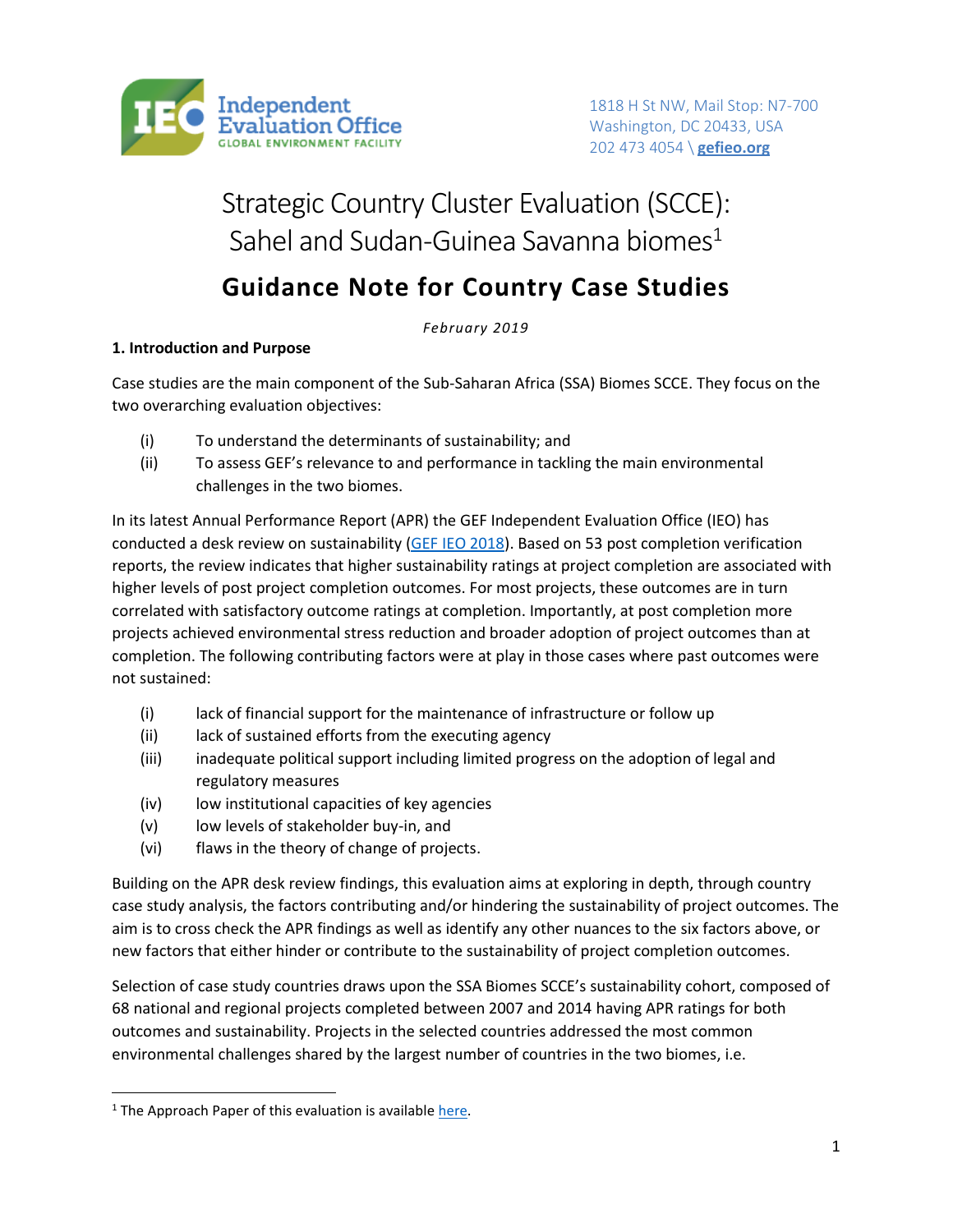deforestation and land degradation, threats to biodiversity, and desertification. Despite marine waters related environmental challenges (especially coastal and coral reef degradation) are addressed by several projects, they are not part of the evaluation scope, which focuses on land-based environmental challenges.

The purpose of this note is to detail the design of the country case study visits and provide guidance to the case study teams. The same data gathering approach should be used, so that observations and emerging findings are coherent and comparable across all countries and projects visited. In short, this note aims at maintaining as much as possible homogeneity among the five studies.

## **2. Key evaluation questions**

The SSA Biomes SCCE focuses on five key questions. As indicated in the evaluation matrix annexed to the approach paper, case studies and related country visits/data gathering pertains to the following five questions (and related indicators):

- KQ1): What are the key factors influencing sustainability of outcomes in the two biomes?
- KQ2): In what way, if any, does the environment and socio-economic development/livelihoods nexus (or lack thereof) help explain the sustainability of outcomes in the two biomes?
- KQ3): To what extent has GEF support been relevant to the main environmental challenges the countries face in the two biomes, and are there any gaps?
- KQ4): To what extent have gender and resilience been taken into consideration in GEF programming in the two biomes?
- KQ5): To what extent has GEF support performed in the 13 fragile countries in the two biomes, and how have the results obtained from completed GEF projects and programs been affected in those situations that have become fragile?

Key Questions 1), 2) and 3) will be the main focus of the case study data gathering effort. They will be answered building on desk review of project documents as well as on the results from portfolio and geospatial analysis prior to the missions. Once in the countries, these three questions will be answered through central level interviews and field verifications, as detailed in the following sections. Key Questions 4) and 5) will be answered through central level interviews with key stakeholders in the capital. Interview guidelines with indicators for each question are presented in Annex 1.

## **3. Case study planning, approach and methodologies**

 $\overline{a}$ 

**Guinea**, **Mali**, **Mauritania**, **Nigeria** and **Uganda** emerged as the countries having the largest number of national and regional projects with positive and negative APR ratings both on outcomes and sustainability.<sup>2</sup> Four of the five case studies (the ones in LDC countries) will also serve the Least Development Countries (LDCs) SCCE. An additional country, **Guinea Bissau**, will be covered by the Small Island Developing States (SIDS) SCCE following a similar approach and methodology. The aim is to coordinate and synergize the country level data gathering and analysis effort in a way to serve the needs

<sup>&</sup>lt;sup>2</sup> SCCE: Sahel and Sudan-Guinea Savannah Biomes: Selection of Case Study Countries (IEO internal document).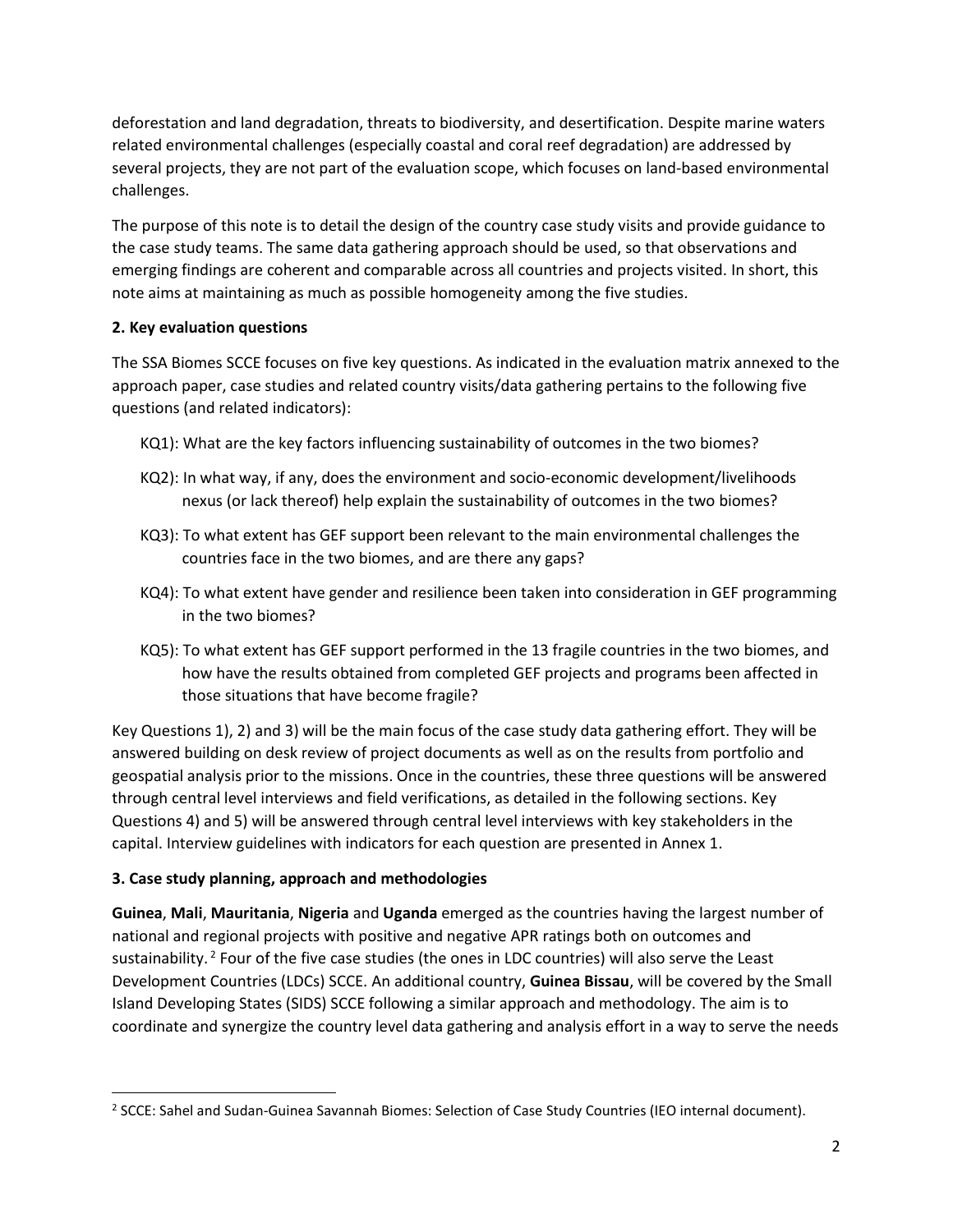of the three SCCEs. Annex 2 details the projects belonging to the SSA Biomes SCCE sustainability cohort in the selected countries.

A minimum of two weeks is foreseen for each country mission, 30-40% spent conducting interviews and data gathering in the capital (including briefing and debriefing the GEF Operational Focal Point in the country) and the rest dedicated to field verification in project sites. Teams will also conduct dyadic interviews in the countries [\(Morgan et al. 2016\)](http://journals.sagepub.com/doi/pdf/10.1177/1098214015611244) when applicable. Dyadic interviews will be conducted with pairs of child and standalone national project managers from similar countries in the two biomes to inquire about evidence or examples of positive, negative and absent long term environmental change and the related underlying factors in each example. The focus on comparing child projects (i.e. projects designed and implemented under a program) with similar standalone projects is to test the hypothesis that implementing a 'programmatic' project gives a higher likelihood of higher outcomes and sustainability, and the underlying factors pertaining to a program that make child projects more sustainable. A separate guidance note has been prepared for dyadic interviews and will be provided to the teams.

Country visits will benefit from analyses conducted in house by the GEF IEO prior to the missions. First, results will be extracted for each country from the ongoing project documentation review and will be provided to the teams. Secondly, project sites where spatial observations can be made are being geolocated based on the location information contained in project documents prior to the visit to the countries. A preliminary geospatial analysis will be conducted at the country and project site level, aiming at identifying change and trends over time in:

- 1. Land productivity, land cover and soil organic carbon
- 2. Forest loss/gain
- 3. Forest fragmentation

The results of this analysis will be field verified during country visits, with the aim of understanding the factors that contributed to the change observed through remote sensing.

Each country case study should target field verification in one site of at least three completed projects from the sustainability cohort (one with positive, one with negative, and one with neutral ratings both for outcomes and sustainability), aiming at covering the intervention typologies applied to the main environmental challenges in the two biomes. If possible, project site visits will also be identified by the case study team lead from completed projects that are not part of the sustainability cohort and projects under implementation (see Annex 3 and 4 for a full list of national projects in those two cohorts). The methods section of the case study report (a report outline is presented in Annex 5) will explain the rationale for the choice of the sites to be field verified.

The criteria for selection of projects to cover in addition to the sustainability cohort ones are:

- i. priority to completed over under implementation projects,
- ii. priority to national over regional projects, and
- iii. projects belonging to dyads.

The SCCE Task Team Leader (TTL) Carlo Carugi will directly participate in the conduct of two case studies: (i) Guinea and (ii) Uganda, in both cases with assistance from a national consultant. The Mauritania case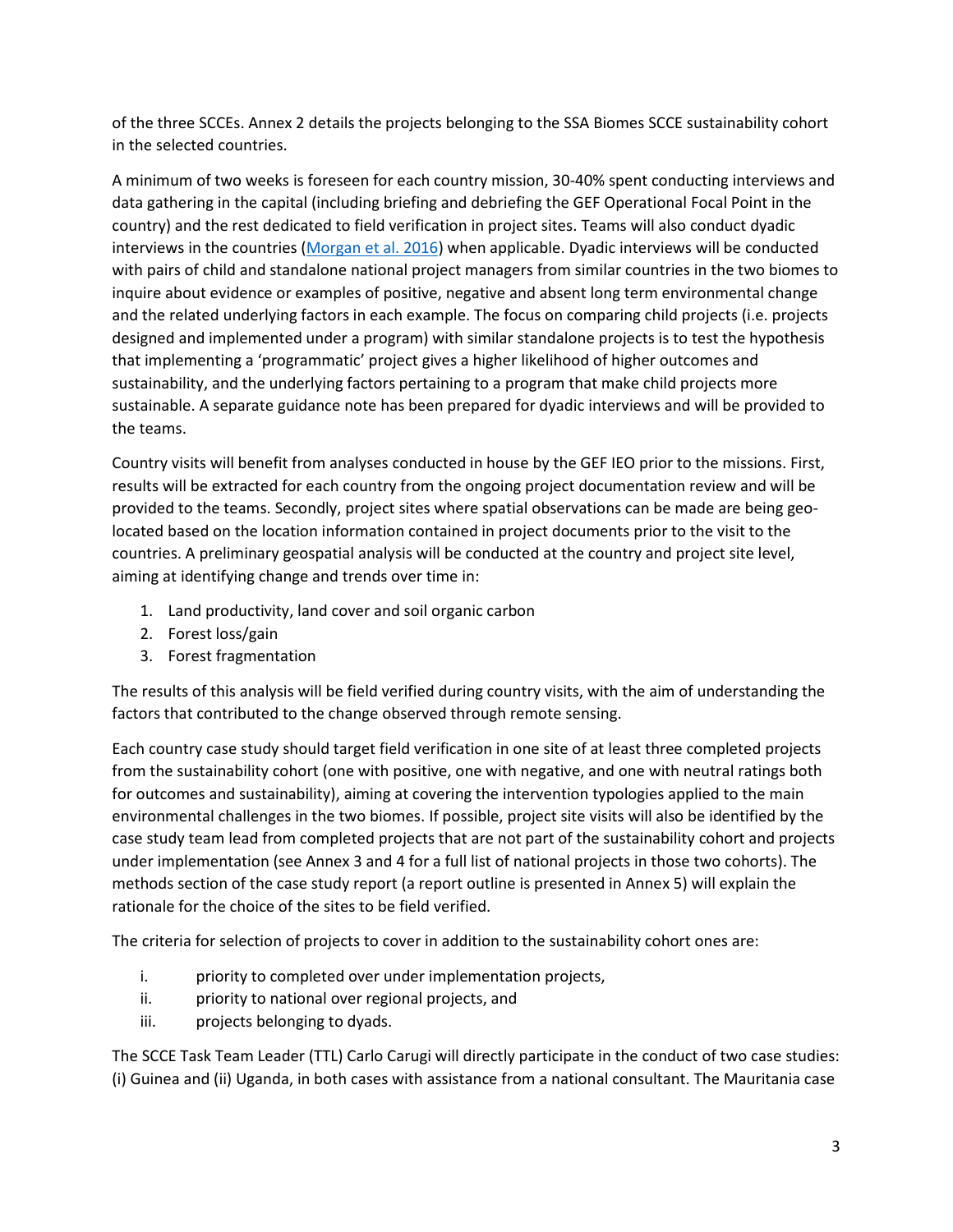study will be conducted by Sara El Choufi, SCCE team member, supported by one national consultant, and the Nigeria and Mali case studies will be conducted by a senior evaluation consultant.

## **4. Indicative Steps**

Based on the preliminary activities described above, especially on the selection of project sites for field verification, and following email introductions from the GEF IEO, the evaluators responsible for the respective case studies shall also make initial contact with the in-country project managers and other stakeholders.<sup>3</sup> A mission agenda with a timetable and list of persons to be met, including the list of project sites will be drafted and agreed to with the GEF OFP based on the selection of project sites to visit and the stakeholders to interview. Ideally, the agenda should be prepared and shared with national partners one month before the mission.

Given resource constraints, it will not be possible to assess a statistically representative number of project sites in each country. The intention is to visit an illustrative sample of project sites. Logistics and costs will have to be taken into consideration. In any case, the sample will be selected from sites where activities began from the year 2007 onwards. In case sites of projects under implementation need to be visited, these will have had activities ongoing for at least two years. For completed projects to be retained, the key stakeholders should still be available for meetings/interviews. The sampling approach will be documented in the case study report.

Study teams will follow these steps: (i) background reading prior to the country visits; (ii) information/data collection and interviews at the central level in the capital; (iii) Project site visits; (iv) analysis; and (v) report writing. Background reading includes: (i) *SSA Biomes SCCE Approach Paper*; (ii) *GEF IEO Annual Performance Report 2017 (the sustainability analysis chapter)*; (iii) *SSA Biomes SCCE Selection of Case Study Countries* note: (iii) *Project Documentation* (both design and progress reports (PIRs and MTRs), and terminal evaluations); (vi) this *Guidance Note* – including the interview protocol (in Annex 1); (v) *Guidance Note for Dyadic Interviews*; and (vi) *Pre-mission geospatial analyses and portfolio reviews*.

| # | <b>Country</b>      | <b>MONTHS</b> |              | <b>Mar-19</b> |                           |   | Apr-19 |                |   |   | $May-19$        |                           |                 |                 | $Jun-19$ |    | <b>Who</b>                    |  |  |  |
|---|---------------------|---------------|--------------|---------------|---------------------------|---|--------|----------------|---|---|-----------------|---------------------------|-----------------|-----------------|----------|----|-------------------------------|--|--|--|
|   |                     | <b>WEEKS</b>  | $\mathbf{2}$ |               | $\mathbf{3}$<br>4         |   | 6      | $\overline{7}$ |   | 9 | 10 <sup>1</sup> | 11 <sup>1</sup>           | 12 <sub>2</sub> | 13 <sup>1</sup> | 14 15    | 16 |                               |  |  |  |
|   | Guinea              |               |              | X             | $\boldsymbol{\mathsf{x}}$ |   |        |                |   |   |                 |                           |                 |                 |          |    | Carlo, national consultant    |  |  |  |
| 2 | <b>I</b> Mauritania |               |              |               |                           |   |        | X              | X |   |                 |                           |                 |                 |          |    | Sara, national consultant     |  |  |  |
|   | 3.i   Mali          |               |              | X             | $\mathsf{x}$              |   |        |                |   |   |                 |                           |                 |                 |          |    | Senior consultant             |  |  |  |
|   | 3.ii Nigeria        |               |              |               |                           | X | X      |                |   |   |                 |                           |                 |                 |          |    |                               |  |  |  |
| 4 | Uganda              |               |              |               |                           |   |        |                |   |   | X               | $\mathsf{x}$              |                 |                 |          |    | Carlo, national consultant    |  |  |  |
| 5 | Guinea Bissau       |               |              |               |                           |   |        |                |   |   | X               | $\boldsymbol{\mathsf{x}}$ |                 |                 |          |    | Senior consultant (SIDS SCCE) |  |  |  |

A tentative scheduling of the country visits is presented here below:

 $\overline{a}$ 

**LEGEND** Public holidays respected in the countries (Ramadan, Easter) Planned Office travel, not related to the SCCE

 $3$  A complete stakeholder list is being put together, with information gathered from the GEF Agencies.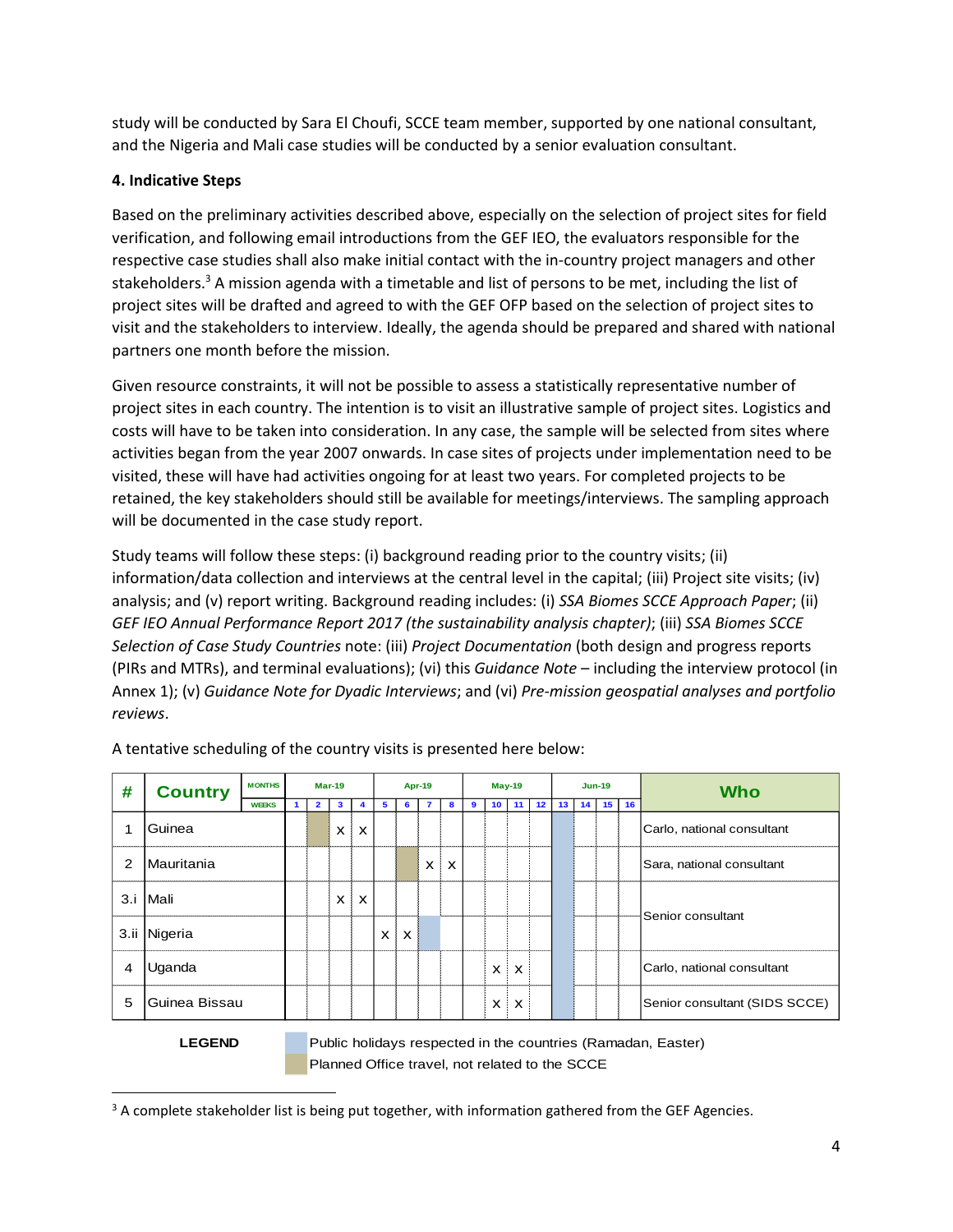#### **Annex 1 – Interview Guidelines**

This Annex guides the interviews to be conducted in the country visits under this evaluation. This applies mostly to interviews held with national level stakeholders - the Government (GEF Operational Focal Point, other staff involved with the project), GEF Agency/ies and executing agencies. It may also be used during project site visits with beneficiaries, depending on whether they are sufficiently familiar with the project in order to be able to reply to the questions in an informed manner.

The list below is not exhaustive and can be used as an initial reference, to be adjusted, modified and adapted to the program, topic and country covered in the case study. A separate list is provided for dyadic interviews to national project directors in the guidance document for dyadic interviews.

## **KQ1**: What are the key factors influencing sustainability of outcomes in …………… (project site/country)?

Look for evidence and examples of positive, negative and absent change in terms of longer term sustainability of outcomes and broader adoption<sup>4</sup> in place. Identify the main underlying factors in each example. Provide detailed explanation for each factor/mechanism that either positively influenced/supported or hampered sustainability. Factors may include, but are not limited to:

- o Financial support for the maintenance of infrastructure or follow up
- o Sustained efforts from the national executing agency
- $\circ$  Existence of institutions and/or governance structures functioning after completion
- o Political support, including legal and regulatory measures
- o Institutional capacities of key national agencies
- o Stakeholders involved at design
- o Other …………………… (specify)

Questioning may include the following:

 $\overline{\phantom{a}}$ 

- *When and why did broader adoption take place, during or after the project's implementation?* 

<sup>4</sup> **Broader adoption** is said to have taken place when governments and other stakeholders adopt, expand, and build on the initiatives that the GEF funds, during program/project implementation or afterwards, as a result of initial successes. Broader adoption occurs through five mechanisms: sustaining, mainstreaming, replication, scaling-up, and market change, defined as: **Sustaining:** A GEF-supported intervention or outcome is continued to be implemented by the original beneficiaries without GEF support through clear budget allocations, implementing structures, and institutional frameworks so they can keep reaping the benefits and provide incentives for adoption by other stakeholders.

**Mainstreaming:** Information, lessons or specific aspects of a GEF initiative become part of a stakeholder's own initiatives, such as laws, policies, regulations, and programs. Mainstreaming may occur through governments and/or development organizations and other sectors.

**Replication:** A GEF-Supported intervention is reproduced at a similar administrative, or ecological scale, often in other geographical areas/regions.

**Scaling-up:** GEF-supported initiatives are implemented at a larger geographical scale, often expanded to include more political, administrative, economic, or ecological components. Scale-up allows concerns that cannot be resolved at lower scales to be addressed and promotes the spread of GEF contributions to areas contiguous to the original intervention site.

**Market change:** A GEF-supported intervention influences economic demand for and supply shifts to more environment-friendly products and services. Market change may encompass technological changes, policy and regulatory reforms, and financial instruments.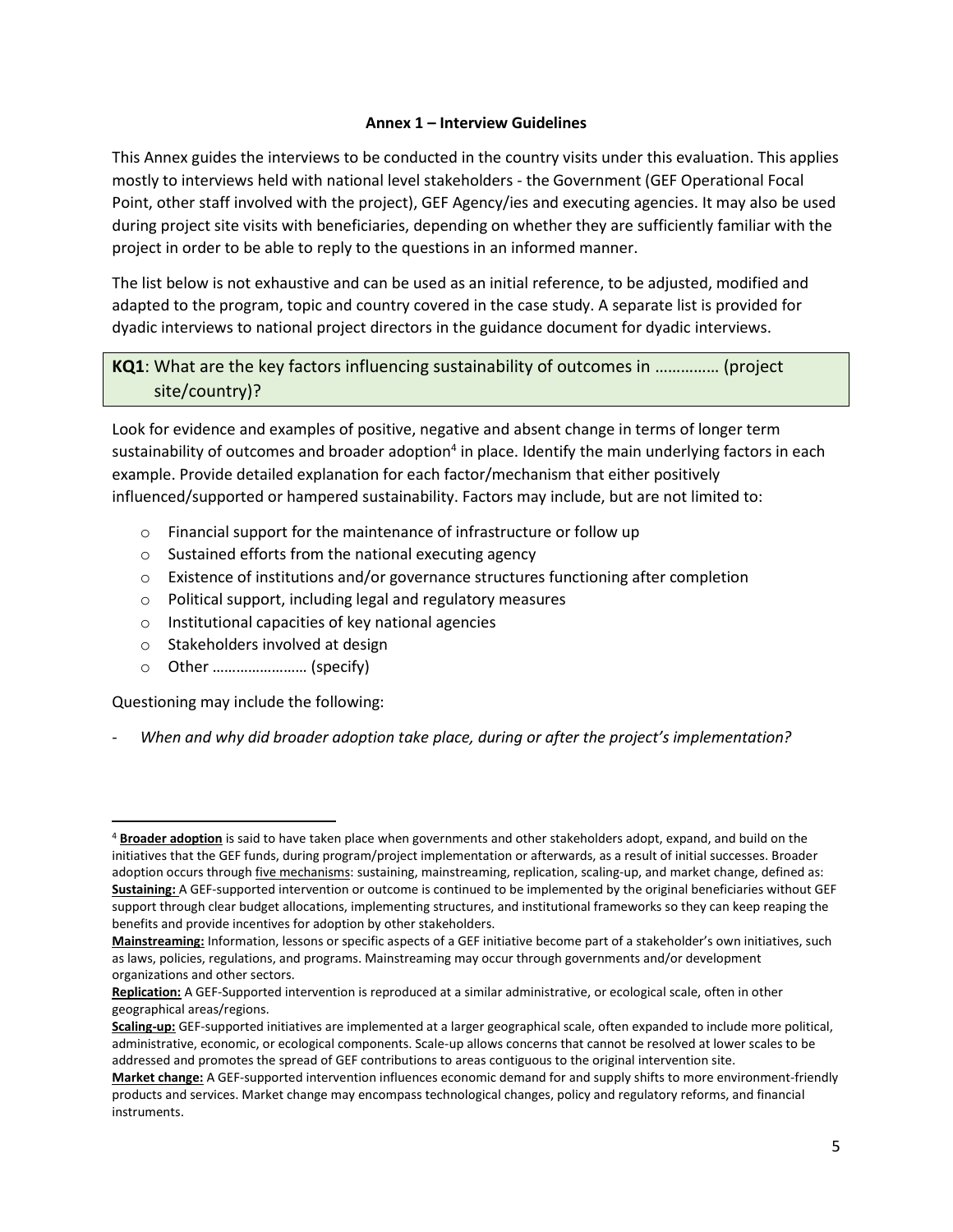- *What were the project-related contributing factors positively affecting the sustainability of outcomes? What were the project-related factors hindering the sustainability of outcomes? What were the underlying mechanisms at play?*
- *What were the context-related contributing factors positively affecting the sustainability of outcomes? What were the context-related factors hindering the sustainability of outcomes? What were the underlying mechanisms at play?*
- *Were there specific risks – climatic as well as non-climatic risks – that threatened or prevented project objectives from being achieved, and threatened longer term sustainability?*
- *In relation to longer term sustainability and broader adoption, which were the most critical contributing and hindering factors, and were these mostly project or context-related?*

**KQ2**: In what way, if any, does the environment and socio-economic development/livelihoods nexus (or lack thereof) help explain the sustainability of outcomes in …………… (project site/country)?

Focus on the nexus or trade-off between environmental development and various aspects of socioeconomic development as a potential explaining factor that either positively influenced/supported or hampered longer term sustainability. Nexus and/or trade-offs may be explained by the following:

- o Existence (or lack) of in country regulatory framework enabling private sector to address environmental issues, with examples of compliance and/or adoption by private entities
- $\circ$  Evidence of (or lack) access to private sector funding after project completion, and what that means with respect to the environment/development trade-offs
- $\circ$  Perceptions of the existence of a nexus or a trade-off between environment and socioeconomic development (food security, income generation, other), with concrete examples of both nexus and trade-offs
- $\circ$  Examples of specific mitigation actions to tackle trade-offs or take advantage of synergies
- o Other …………… (specify)

Questioning may include the following:

- *What positive or negative environmental changes or trends are visible after project completion, resulting from the project? What are the factors that contributed to or hindered such changes?*
- *What positive or negative socioeconomic changes or trends are visible after project completion, resulting from the project? What are the factors that contributed to or hindered such changes?*
- *What positive or negative changes or trends in individual and institutional capacity, and governance are visible after project completion, resulting from the project? What are the factors that contributed to or hindered such changes?*

**KQ3**: To what extent has GEF support been relevant to the main environmental challenges the countries face in …………… (project site/country), and are there any gaps?

o Existence of national operational strategies related to GEF focal areas, and alignment of GEF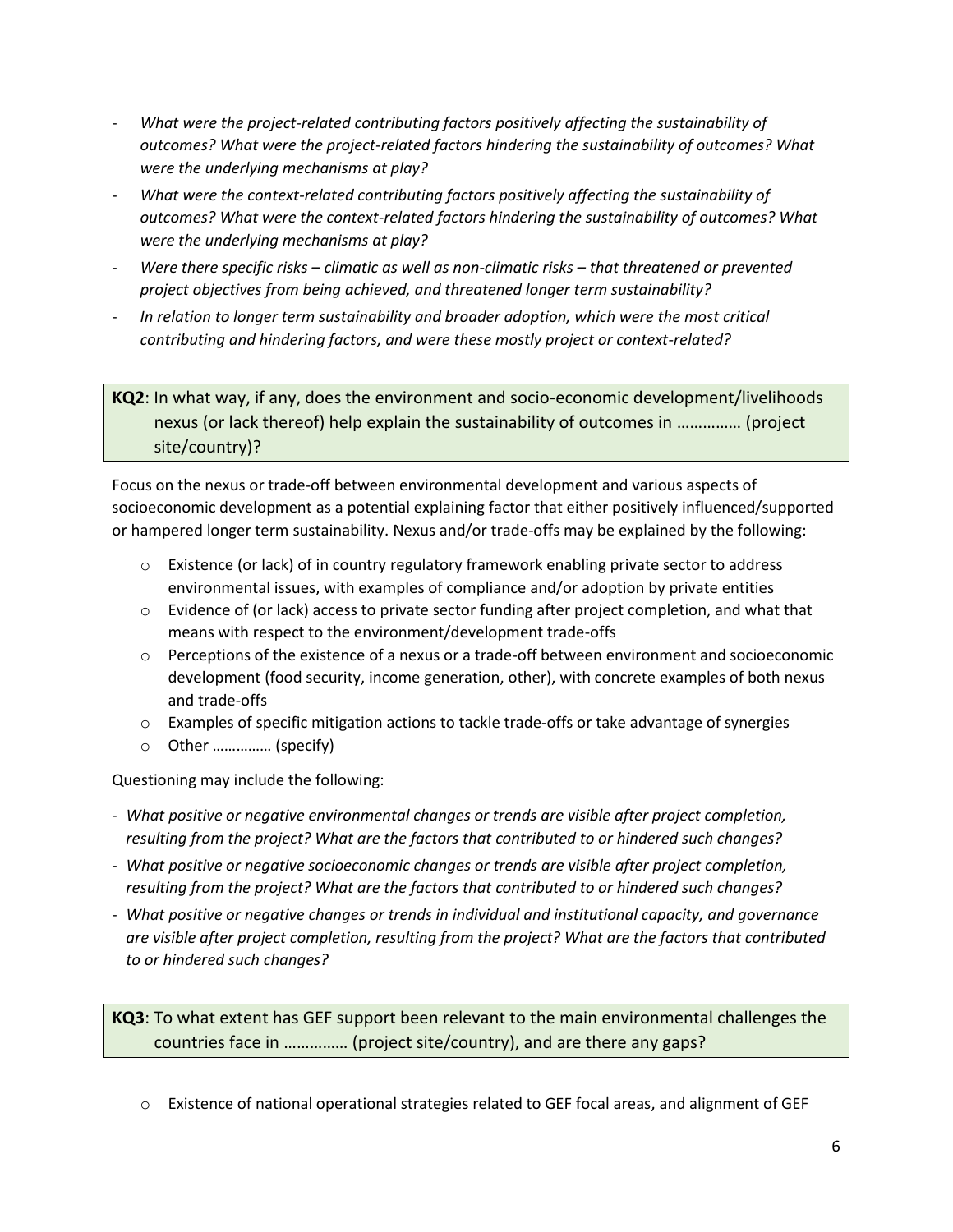support with national environmental priorities and budgets, and with other donors' support to the environmental sector in the countries

- o Perceptions of projects' relevance towards the country's priorities and specific environmental challenges, with concrete examples of relevance or the lack thereof
- $\circ$  Perceptions of the most appropriate type of support the GEF could give to the country in support of tackling its main environmental challenges
- $\circ$  Perceptions of whether [the expansion of the GEF partnership](http://www.thegef.org/council-meeting-documents/evaluation-expansion-gef-partnership-first-phase) resulted in the country being able to collaborate with more Agencies
- $\circ$  Variety of the services available to countries from the xx GEF Agencies working in the country, and actual and planned use of the services available to countries from these Agencies
- $\circ$  Perceptions of incentives and disincentives to embark in GEF integrated programs and/or multifocal projects

Questioning may include the following:

- *Is the support offered by the GEF in line with the national environmental priorities?*
- *What is the most appropriate type of support the GEF could give to the country for tackling their main environmental challenges?*
- *Does the country prefer national projects or regional projects, medium-size or full-size projects, single focal area or multi-focal area projects? And why?*
- *Did the expansion of the GEF partnership result in the country being able to collaborate with more GEFF Agencies?*
- *Are the accessible GEF Agencies qualified to support the country's main environmental challenges?*
- *Are there any plans to use GEF Agencies that have not been used in the past?*

## **KQ4**: To what extent have gender and resilience been taken into consideration in GEF programming in ……………?

#### KQ4.1: Gender

- o Existence of country gender plans, policies, strategies, specific gender-focused ministries or departments, and linkages between these and the environmental focus of GEF projects. With concrete examples, if these exist
- o Linkages between country gender plans, policies and strategies and those at project level
- o Evidence of women's inclusion and women's empowerment at the project level
- $\circ$  Perceptions of the role of women in environmental stewardship in the country
- o Evidence of women's inclusion and women's empowerment

#### KQ4.2: Resilience

- o Existence of resilience-focused country plans, policies, strategies, and specific resilience-focused departments or task forces, and linkages between these and the environmental focus of GEF projects. With concrete examples if these exist
- $\circ$  Is there evidence of resilience thinking or resilience considerations in GEF projects? Do these considerations link towards country priorities on resilience? Give concrete examples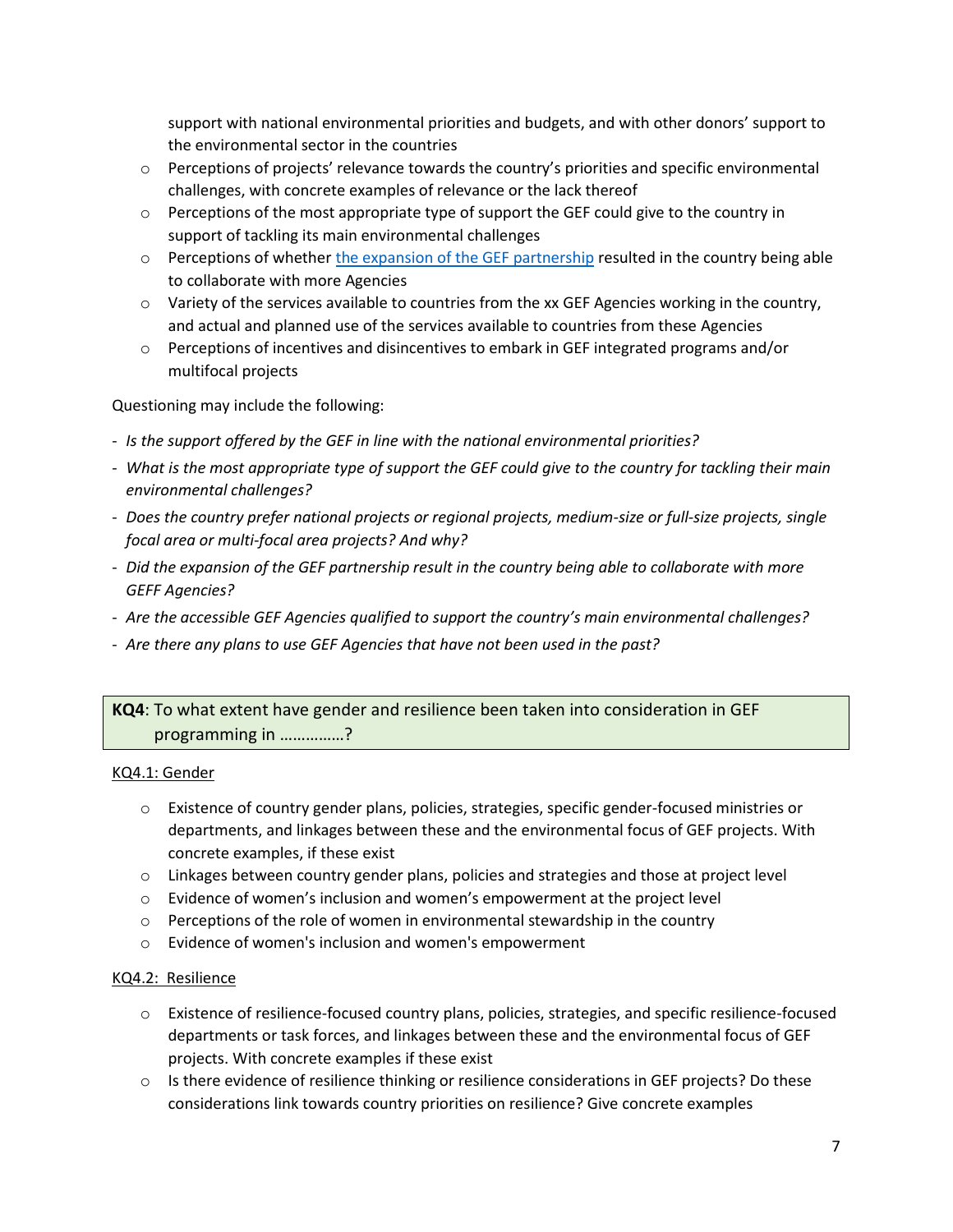**KQ5**: To what extent has GEF support performed in the 13 fragile countries in the two biomes, and how have the results obtained from completed GEF projects and programs been affected in those situations that have become fragile?

This question applies only to Mali and Guinea Bissau.

- o Main features and dynamics on environmental change caused by fragility
- o Perceptions on the most important factors having influenced the variations in those fragile countries having shown the largest change in performance
- o Other …………… (specify)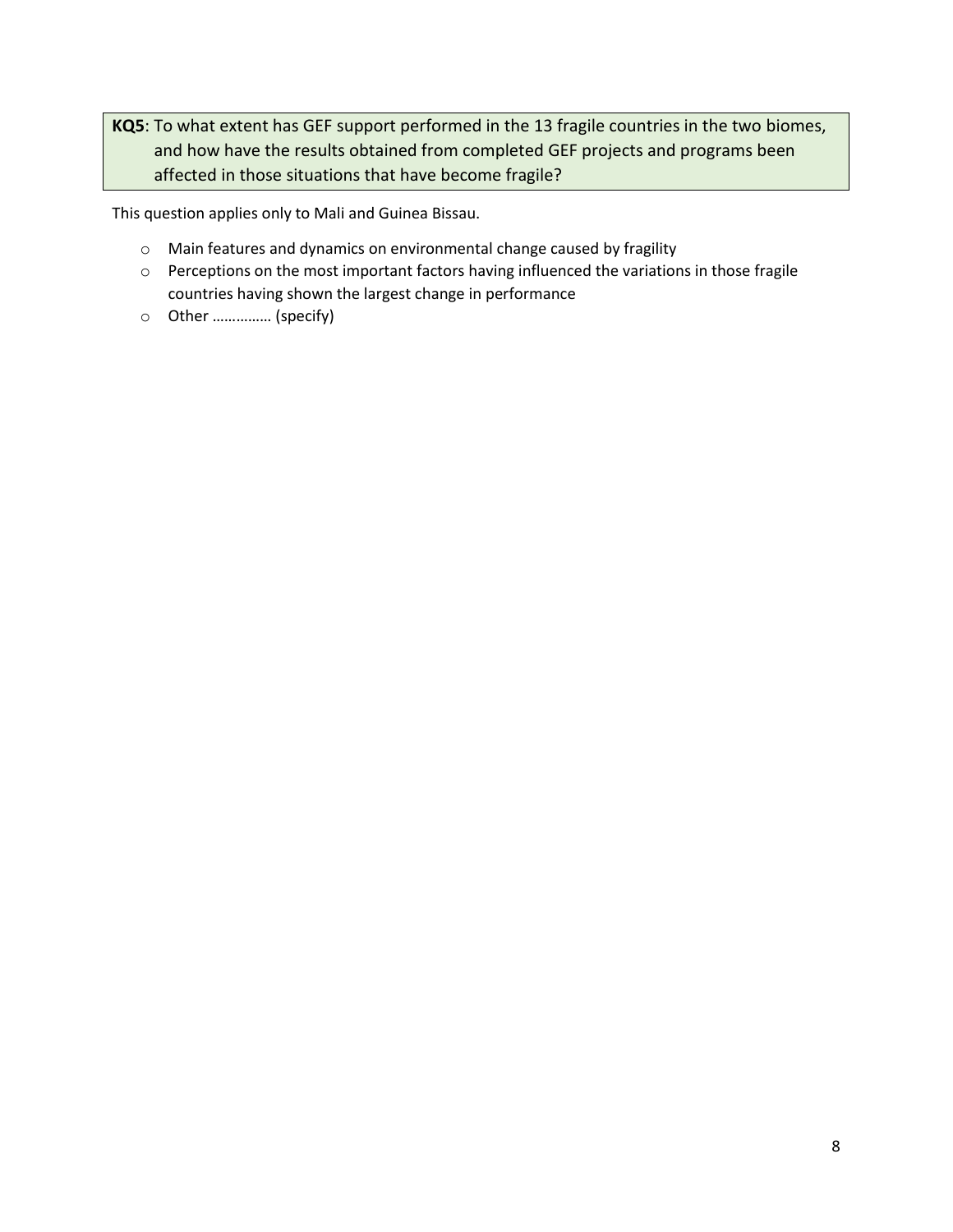## **Annex 2 – Case Study Countries and their Sustainability Cohort Projects (GEF 4 - GEF 6 projects that have been completed between 2007 and 2014)**

|            |                                                  |                 | <b>Environmental Challenge</b>   |               |                                  |                                     |                |                                                        |              |                              |                   |            |                             | <b>APR ratings</b> |                       |            |                                                                                                                                          |                  |                   |               |                  | Implementation |                                    |
|------------|--------------------------------------------------|-----------------|----------------------------------|---------------|----------------------------------|-------------------------------------|----------------|--------------------------------------------------------|--------------|------------------------------|-------------------|------------|-----------------------------|--------------------|-----------------------|------------|------------------------------------------------------------------------------------------------------------------------------------------|------------------|-------------------|---------------|------------------|----------------|------------------------------------|
| Country    | national; R: regional)<br>scope<br>Project<br>ä, | ≘<br><b>GEF</b> | biodiversity<br><b>Threat to</b> | Deforestation | land degradat<br>Threat to in-la | Management<br>water resoul<br>Waste | Climate change | Coastal and con<br>reef degradation<br>Threat to marir |              | Desertification<br>resources | Capacity building | Outcome    | Sustainability +<br>Outcome | Sustainability     | Agency                | Focal Area | Title                                                                                                                                    | Phase            | Type              | GEF Grant     | Co-finance       | Start          | End                                |
| Guinea     | N                                                |                 |                                  |               |                                  |                                     |                |                                                        |              |                              |                   |            |                             |                    | <b>WB</b>             | <b>CC</b>  | <b>Rural Energy</b>                                                                                                                      | GEF <sub>2</sub> | <b>FP</b>         |               | 15 <sup>1</sup>  | 6/27/03        | 6/30/13                            |
|            | N                                                | 1273            | 1                                |               |                                  |                                     |                | 1                                                      | $\mathbf{1}$ |                              |                   |            |                             |                    | <b>WB</b>             | <b>BD</b>  | Coastal Marine and Biodiversity Management                                                                                               | GEF3             | <b>FSP</b>        | 5.35          | 18.53            |                | 7/20/07 12/31/13                   |
|            | N                                                | 1877            |                                  | 1             |                                  |                                     |                |                                                        |              | 1                            |                   |            |                             |                    | <b>WB</b>             | LD         | Community-based Land Management                                                                                                          | GEF3             | <b>FSP</b>        | 7.35          | 34.4             |                | 7/20/07 12/31/14                   |
|            | $\mathsf{R}$                                     | 1093            |                                  | $\mathbf{1}$  | 1                                |                                     |                |                                                        |              |                              |                   | $\ddot{}$  |                             |                    | WB/UNDP               | IW         | Reversing Land and Water Degradation Trends in the Niger River Basin                                                                     | GEF3             | FSP               |               | 13.4 29.64       | 10/5/04        | 2/28/11                            |
|            | $\mathsf{R}$                                     | 1420            |                                  |               |                                  | $\mathbf{1}$                        |                |                                                        |              |                              |                   |            |                             |                    | <b>UNEP</b>           | <b>MFA</b> | Reducing Dependence on POPs and other Agro-Chemicals in the Senegal and Niger River                                                      | GEF3             | FSP               | 4.48          | 4.46             |                | 4/23/09 12/31/14                   |
|            |                                                  |                 |                                  |               |                                  |                                     |                |                                                        |              |                              |                   |            |                             |                    |                       |            | Basins through Integrated Production, Pest and Pollution Management                                                                      |                  |                   |               |                  |                |                                    |
|            | R                                                | 3960            |                                  |               |                                  |                                     |                |                                                        |              |                              | $\mathbf{1}$      | $\ddot{}$  |                             |                    | <b>WB</b>             | <b>MFA</b> | CBSP-Capacity Building for Regional Coordination of Sustainable Forest Management in the                                                 |                  | GEF4 MSP          | 0.87          | 3.03             |                | 8/2/11 12/31/14                    |
|            |                                                  |                 |                                  |               |                                  |                                     |                |                                                        |              |                              |                   |            |                             |                    |                       |            | Congo Basin under the GEF Program for the Congo Basin                                                                                    |                  |                   |               |                  |                |                                    |
| Mali       | N                                                | 1253            | $\mathbf{1}$                     |               |                                  |                                     |                |                                                        |              |                              |                   |            |                             |                    | WB                    | <b>BD</b>  | Gourma Biodiversity Conservation Project                                                                                                 | GEF2             | <b>FSP</b>        | 5.68          | 3.58             |                | 9/9/05 12/31/12                    |
|            | N                                                | 1274            |                                  |               |                                  |                                     | $\overline{1}$ |                                                        |              |                              | $\mathbf{1}$      |            |                             |                    | WB                    | <b>CC</b>  | Household Energy and Universal Rural Access Project                                                                                      | GEF3             | <b>FSP</b>        |               | 3.91 49.85       | 5/7/04         | 6/30/09                            |
|            | R                                                | 504             | 1                                | 1             |                                  |                                     |                |                                                        |              |                              |                   |            |                             |                    | UNEP/UNDP             | <b>BD</b>  | Management of Indigenous Vegetation for the Rehabilitation of Degraded Rangelands in the                                                 | GEF <sub>2</sub> | FSP               | 9.05          | 3.55             | 6/8/01         | 9/30/07                            |
|            |                                                  |                 |                                  |               |                                  |                                     |                |                                                        |              |                              |                   |            |                             |                    |                       |            | Arid Zone of Africa                                                                                                                      |                  |                   |               |                  |                |                                    |
|            | R                                                | 1093            |                                  | 1             | 1                                |                                     |                |                                                        |              |                              |                   | $+$        | $\ddot{}$                   |                    | WB/UNDP               | IW         | Reversing Land and Water Degradation Trends in the Niger River Basin                                                                     |                  | GEF3 FSP          | 13.4          | 29.64            | 10/5/04        | 2/28/11                            |
|            | R<br>R                                           | 1111<br>1348    |                                  |               | $\mathbf{1}$                     | $\mathbf{1}$                        |                |                                                        |              |                              |                   | $\ddot{+}$ | $\ddot{}$                   |                    | <b>UNEP</b><br>WB/FAO | IW<br>Chem | Addressing Transboundary Concerns in the Volta River Basin and its Downstream Coastal Area<br>Africa Stockpiles Program, P1              | GEF3<br>GEF3     | <b>FSP</b><br>FSP | 25.7          | 5.84 11.02<br>35 | 10/3/05        | 7/1/07 12/31/13<br>5/31/13         |
|            | R                                                | 1420            |                                  |               |                                  | $\mathbf{1}$                        |                |                                                        |              |                              |                   |            |                             |                    | <b>UNEP</b>           | <b>MFA</b> | Reducing Dependence on POPs and other Agro-Chemicals in the Senegal and Niger River                                                      | GEF3             | FSP               | 4.48          | 4.46             |                | 4/23/09 12/31/14                   |
|            |                                                  |                 |                                  |               |                                  |                                     |                |                                                        |              |                              |                   |            |                             |                    |                       |            | Basins through Integrated Production, Pest and Pollution Management                                                                      |                  |                   |               |                  |                |                                    |
| Mauritania | N                                                | 2459            | 1                                | 1             | 1                                |                                     |                |                                                        |              | $\mathbf{1}$                 |                   |            |                             |                    | <b>WB</b>             | LD         | Community-based Watershed Management Project                                                                                             | GEF3             | <b>FSP</b>        | 6.35          | 58.8             |                | 1/26/07 3/31/13                    |
|            | N                                                | 3379            | $\mathbf{1}$                     | 1             |                                  |                                     |                |                                                        |              |                              |                   |            |                             |                    | <b>IFAD</b>           | LD         | SIP: Participatory Environmental Protection and Poverty Reduction in the Oases of Mauritania                                             | GEF4             | FSP               | 4.35          | 15.57            | 4/7/11         | 4/5/14                             |
|            | R                                                | 1258            | 1                                |               | 1                                |                                     |                |                                                        |              |                              |                   | $\ddot{+}$ |                             |                    | <b>UNEP</b>           | BD         | Enhancing Conservation of the Critical Network of Sites of Wetlands Required by Migratory                                                | GEF3             | FSP               | 6.35          | 6.2              | 6/1/06         | 12/1/10                            |
|            |                                                  |                 |                                  |               |                                  |                                     |                |                                                        |              |                              |                   |            |                             |                    |                       |            | Waterbirds on the African/Eurasian Flyways                                                                                               |                  |                   |               |                  |                |                                    |
|            | R                                                | 1420            |                                  |               |                                  | $\mathbf{1}$                        |                |                                                        |              |                              |                   | $\ddot{+}$ |                             |                    | <b>UNEP</b>           | <b>MFA</b> | Reducing Dependence on POPs and other Agro-Chemicals in the Senegal and Niger River                                                      | GEF3             | FSP               | 4.48          | 4.46             |                | 4/23/09 12/31/14                   |
|            |                                                  |                 |                                  |               |                                  |                                     |                |                                                        |              |                              |                   |            |                             |                    |                       |            | Basins through Integrated Production, Pest and Pollution Management                                                                      |                  |                   |               |                  |                |                                    |
|            | R                                                | 2614            |                                  |               |                                  |                                     | 1              | 1                                                      |              |                              |                   |            |                             |                    | <b>UNDP</b>           | cc         | Adaptation to Climate Change - Responding to Shoreline Change and its human dimensions in                                                | GEF3             | FSP               | 4             | 9.73             |                | 5/23/08 12/31/11                   |
|            |                                                  |                 |                                  |               |                                  |                                     |                |                                                        |              |                              |                   |            |                             |                    |                       |            | West Africa through integrated coastal area management                                                                                   |                  |                   |               |                  |                |                                    |
| Nigeria    | N                                                | 942             |                                  |               | $\mathbf{1}$                     |                                     |                |                                                        |              |                              |                   |            |                             |                    | WB                    | <b>BD</b>  | Local Empowerment and Environmental Management Project - Micro Watershed and                                                             |                  | GEF2 FSP          |               | 8.35 82.98       |                | 4/30/04 12/31/09                   |
|            |                                                  |                 |                                  |               |                                  |                                     |                |                                                        |              |                              |                   |            |                             |                    |                       |            | Environmental Management Project                                                                                                         |                  |                   |               |                  |                |                                    |
|            | Ν                                                | 1503            | 1                                | 1             |                                  |                                     |                |                                                        |              |                              |                   |            | $\ddot{}$                   |                    | WB                    | LD         | National Fadama Development Program II (NFDP II): Critical Ecosystem Management                                                          |                  | GEF3 FSP          |               | 10.3 53.19       |                | 7/26/06 12/31/11                   |
|            | N                                                | 2828            |                                  |               |                                  |                                     | $\mathbf{1}$   |                                                        |              |                              |                   |            |                             |                    | WB                    | <b>CC</b>  | Rural Electrification and Renewable Energy Development                                                                                   |                  | GEF3 MSP          |               |                  | 9/16/05        | 6/30/12                            |
|            | N                                                | 3384            |                                  |               |                                  |                                     |                |                                                        |              |                              | $\mathbf{1}$      |            |                             |                    | <b>WB</b>             | LD         | SIP: Scaling up SLM Practice, Knowledge, and Coordination in Key Nigerian States                                                         | GEF4             | FSP               |               | 99.1             |                | 5/9/11 12/31/13                    |
|            | R                                                | 1093            |                                  | 1             | $\mathbf{1}$                     |                                     |                |                                                        |              |                              |                   |            |                             |                    | WB/UNDP               | IW         | Reversing Land and Water Degradation Trends in the Niger River Basin                                                                     | GEF3             | <b>FSP</b>        |               | 13.4 29.64       | 10/5/04        | 2/28/11                            |
|            | $\mathsf{R}$                                     | 1188            |                                  | $\mathbf{1}$  |                                  |                                     |                | $\mathbf{1}$                                           | 1            |                              |                   |            |                             |                    | UNDP/UNEP             | IW         | Combating Living Resource Depletion and Coastal Area Degradation in the Guinea Current LME                                               | GEF3             | FSP               | 21.5          | 43.97            |                | 10/26/04 12/31/12                  |
|            | R                                                | 1258            | $\overline{\mathbf{1}}$          |               | 1                                |                                     |                |                                                        |              |                              |                   |            |                             |                    | <b>UNEP</b>           | BD         | through Ecosystem-based Regional Actions                                                                                                 |                  | GEF3 FSP          | 6.35          | 6.2              | 6/1/06         | 12/1/10                            |
|            |                                                  |                 |                                  |               |                                  |                                     |                |                                                        |              |                              |                   |            |                             |                    |                       |            | Enhancing Conservation of the Critical Network of Sites of Wetlands Required by Migratory<br>Waterbirds on the African/Eurasian Flyways. |                  |                   |               |                  |                |                                    |
|            | $\mathsf{R}$                                     | 1348            |                                  |               |                                  | $\mathbf{1}$                        |                |                                                        |              |                              |                   |            |                             |                    | WB/FAO                | Chem       | Africa Stockpiles Program, P1                                                                                                            | GEF3             | <b>FSP</b>        | 25.7          | 35               | 10/3/05        | 5/31/13                            |
|            | $\mathsf{R}$                                     | 2720            |                                  |               |                                  | $\mathbf{1}$                        |                |                                                        |              |                              |                   |            |                             |                    | <b>UNIDO</b>          | Chem       | Develop Appropriate Strategies for Identifying Sites Contaminated by Chemicals listed in                                                 | GEF3             | FSP               | 2.65          | 2.1              |                | 10/30/08 12/31/12                  |
|            |                                                  |                 |                                  |               |                                  |                                     |                |                                                        |              |                              |                   |            |                             |                    |                       |            | Annex A, B and/or C of the Stockholm Convention                                                                                          |                  |                   |               |                  |                |                                    |
| Uganda     | N                                                | 1175            | 1                                |               |                                  |                                     |                |                                                        |              |                              |                   |            |                             |                    | <b>UNDP</b>           | <b>BD</b>  | Conservation of Biodiversity in the Albertine Rift Forest Areas of Uganda                                                                | GEF3             | <b>FSP</b>        | 3.75          | 7.95             |                | 5/8/07 12/31/13                    |
|            | N                                                | 1830            | 1                                | 1             |                                  |                                     |                |                                                        |              |                              |                   | $\ddot{+}$ | $\ddot{}$                   |                    | WB                    | <b>BD</b>  | Protected Areas Management and Sustainable Use (PAMSU)                                                                                   | GEF1             | FSP               | 8             | 30               | 12/4/02        | 6/30/10                            |
|            |                                                  | 1837            | 1                                |               | $\mathbf{1}$                     |                                     |                |                                                        |              |                              |                   | $+$        | $+$                         |                    | <b>UNDP</b>           | BD         | Extending Wetland protected Areas through Community Based Conservation Initiatives                                                       |                  | GEF4 MSP          | 0.83          | 3.03             | 6/3/08         | 6/30/14                            |
|            | R                                                | 2140            | 1                                |               |                                  |                                     |                |                                                        |              |                              |                   | $+$        |                             |                    | <b>UNEP</b>           | BD         | Removing Barriers to Invasive Plant Management in Africa                                                                                 | GEF3             | FP                | 5.73          | 6.17             | 1/1/06         | 7/1/10                             |
|            | R                                                | 2184            |                                  |               |                                  |                                     |                |                                                        |              |                              |                   | $+$        |                             |                    | <b>UNEP</b>           | LD         | SIP: Stimulating Community Initiatives in Sustainable Land Management (SCI-SLM)                                                          |                  |                   | GEF4 MSP 0.94 | 0.95             |                | 9/1/09 12/31/14                    |
|            | $\mathsf{R}$                                     | 3346            |                                  |               |                                  | $\mathbf{1}$                        |                |                                                        |              |                              |                   |            |                             |                    | <b>UNEP</b>           |            | Chem. DSSA Malaria Decision Analysis Support Tool (MDAST): Evaluating Health Social and                                                  |                  | GEF4 MSP          |               | 1.01             | 9/1/09         | 4/1/13                             |
|            |                                                  |                 |                                  |               |                                  |                                     |                |                                                        |              |                              |                   |            |                             |                    |                       |            | Environmental Impacts and Policy Tradeoffs                                                                                               |                  |                   |               |                  |                |                                    |
| Guinea     | R                                                | 1188            |                                  | 1             |                                  |                                     |                | $\mathbf{1}$                                           | $\mathbf{1}$ |                              |                   |            |                             |                    | UNDP/UNEP             | IW         | Combating Living Resource Depletion and Coastal Area Degradation in the Guinea Current LME                                               |                  | GEF3 FSP          |               |                  |                | 21.5 43.97 10/26/04 12/31/12       |
| Bissau     |                                                  |                 |                                  |               |                                  |                                     |                |                                                        |              |                              |                   |            |                             |                    |                       |            | through Ecosystem-based Regional Actions                                                                                                 |                  |                   |               |                  |                |                                    |
|            | N                                                | 1221            | $\mathbf{1}$                     | 1             |                                  |                                     |                |                                                        |              |                              |                   | $\ddot{}$  | $+$                         |                    | World Bank            | <b>BD</b>  | Coastal and Biodiversity Management Project                                                                                              |                  | GEF3 FSP          | 5.15          | 6.31             | 3/14/05        | 3/31/10                            |
|            | $\mathsf{R}$                                     | 2614            |                                  |               |                                  |                                     | 1              | 1                                                      |              |                              |                   |            |                             |                    | <b>UNDP</b>           | cc         | Adaptation to Climate Change - Responding to Shoreline Change and its human dimensions in                                                | GEF3             | FP                |               | 9.73             |                | 5/23/08 12/31/11                   |
|            |                                                  |                 |                                  |               |                                  |                                     |                |                                                        |              |                              |                   |            |                             |                    |                       |            | West Africa through integrated coastal area management<br>SPWA-BD: Guinea Bissau Biodiversity Conservation Trust Fund Project            |                  |                   |               |                  |                |                                    |
|            |                                                  | N 3817 1        |                                  |               |                                  |                                     |                |                                                        |              |                              |                   | $+$        | $\ddot{}$                   |                    | World Bank            | BD         |                                                                                                                                          |                  |                   |               |                  |                | GEF4 MSP 0.95 2.79 3/14/11 2/28/14 |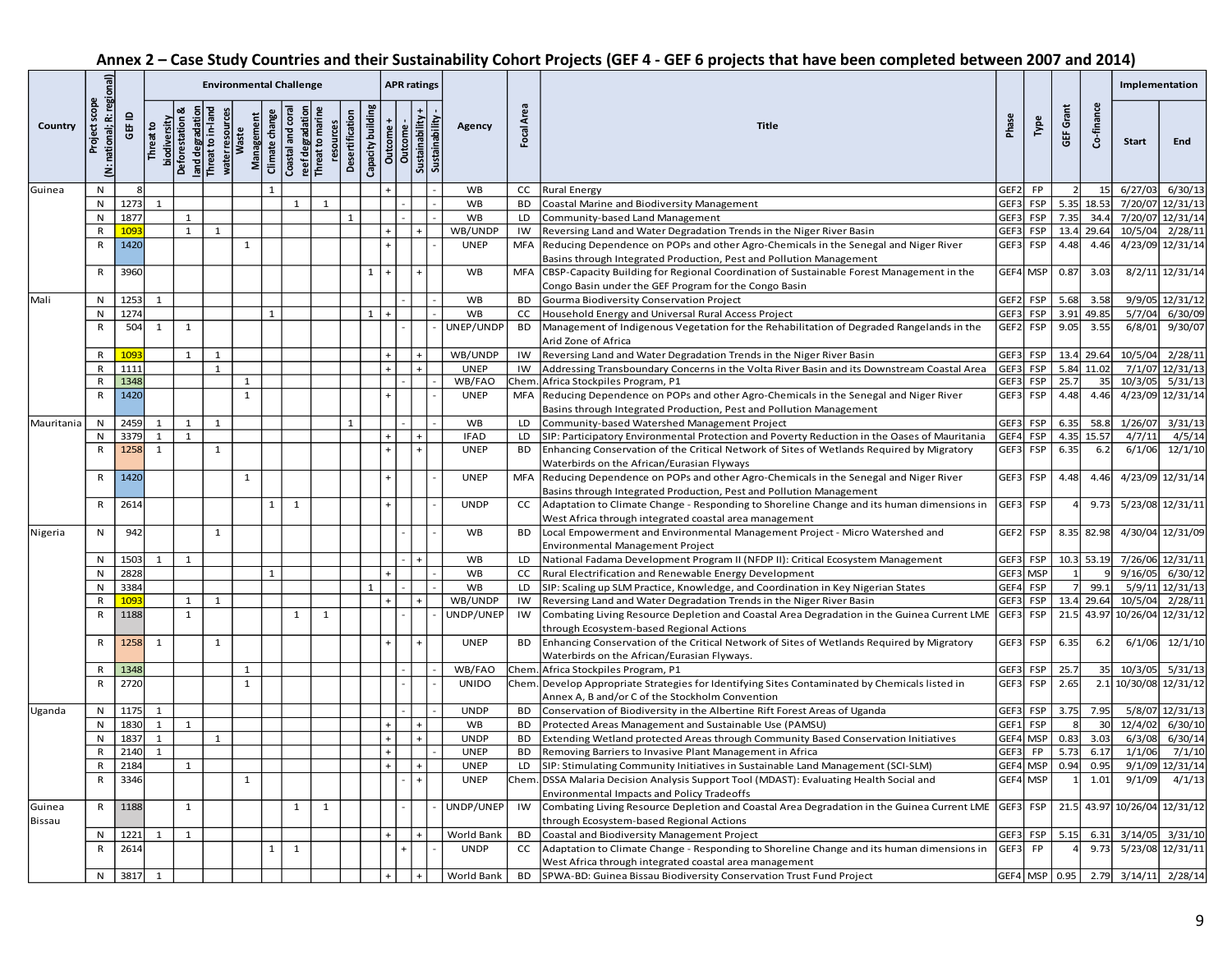## **Annex 3 – National completed projects included in the relevance cohort**

| <b>GEF ID</b> | Agency      | Country    | Focal<br>Area | <b>Title</b>                                                                                                     | <b>GEF</b><br>phase | <b>Type</b> | <b>Trust</b><br>Fund | <b>GEF Grant</b><br>(incl. PPG)<br>(\$US<br>million) | $Co-$<br>Finance<br>(\$US<br>million) | Date of<br>project<br>start | Date of<br>project<br>completion |
|---------------|-------------|------------|---------------|------------------------------------------------------------------------------------------------------------------|---------------------|-------------|----------------------|------------------------------------------------------|---------------------------------------|-----------------------------|----------------------------------|
| 3703          | <b>UNDP</b> | Guinea     | cc            | Increased Resilience and Adaptation to Adverse Impacts of<br>Climate Change in Guinea's Vulnerable Coastal Zones | $GEF - 4$           | <b>FSP</b>  | <b>LDCF</b>          | 3.07                                                 | 162.89                                | 11/8/2010                   |                                  |
| 3776          | <b>UNDP</b> | Mali       | cc            | Enhancing Adaptive Capacity and Resilience to Climate<br>Change in the Agriculture Sector in Mali                | $GEF - 4$           | <b>FSP</b>  | <b>LDCF</b>          | 2.44                                                 | 8.48                                  | 6/9/2010                    |                                  |
| 3979          | FAO         | Mali       | cc            | Integrating Climate Resilience into Agricultural Production<br>for Food Security in Rural Areas                  | $GEF - 4$           | <b>FSP</b>  | <b>LDCF</b>          | 2.18                                                 | 4.50                                  | 5/31/2011                   |                                  |
| 3699          | <b>UNDP</b> | Mali       | cc            | SPWA-CC: Promotion of the Use of Agrofuels from the<br>Production and Use of Jatropha Oil in Mali                | $GEF - 4$           | <b>MSP</b>  | <b>GET</b>           | 1.00                                                 | 5.76                                  | 2/23/2012                   | 10/30/2017                       |
| 3576          | <b>UNDP</b> | Mauritania | <b>BD</b>     | Partnership to Mainstream Marine and Coastal Biodiversity<br>into Oil and Gas Sector Development in Mauritania   | $GEF - 4$           | <b>MSP</b>  | <b>GET</b>           | 1.00                                                 | 4.51                                  | 12/16/2010                  | 6/15/2016                        |
| 3794          | <b>UNDP</b> | Nigeria    | cc            | SPWA-CC: Promoting Energy Efficiency in Residential and<br>Public Sector in Nigeria                              | $GEF - 4$           | <b>FSP</b>  | <b>GET</b>           | 2.73                                                 | 7.10                                  | 4/11/2011                   |                                  |
| 3804          | <b>UNDP</b> | Nigeria    | <b>CW</b>     | Less Burnt for a Clean Earth: Minimization of Dioxin<br><b>Emission from Open Burning Sources</b>                | $GEF - 4$           | <b>FSP</b>  | <b>GET</b>           | 4.28                                                 | 19.68                                 | 7/30/2010                   |                                  |
| 3827          | <b>WB</b>   | Nigeria    | cc            | SPWA-CC: Nigeria Urban Transport                                                                                 | $GEF - 4$           | <b>FSP</b>  | <b>GET</b>           | 4.50                                                 | 325.00                                | 5/16/2011                   | 5/31/2017                        |
| 4100          | <b>WB</b>   | Nigeria    | <b>CW</b>     | PCB Management and Disposal Project                                                                              | $GEF - 4$           | <b>FSP</b>  | <b>GET</b>           | 6.30                                                 | 12.20                                 | 2/2/2012                    | 6/15/2016                        |
| 3393          | <b>UNDP</b> | Uganda     | LD            | SIP: Enabling Environment for SLM to overcome land<br>degradation in the cattle corridor of Uganda.              | $GEF - 4$           | <b>FSP</b>  | <b>GET</b>           | 1.88                                                 | 2.60                                  | 8/12/2010                   | 12/31/2015                       |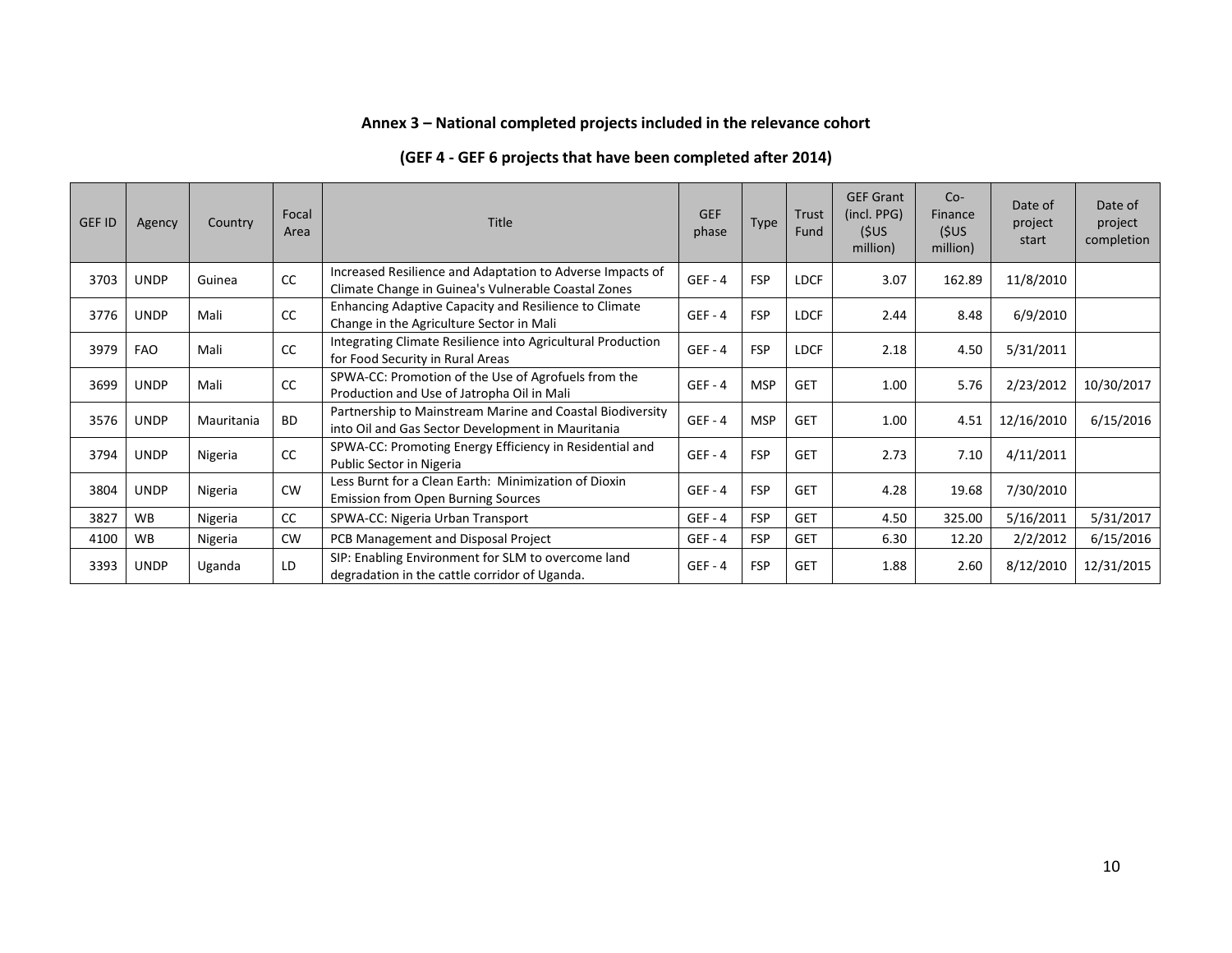#### **Annex 4 – National projects under implementation included in the relevance cohort**

#### **(GEF 4 - GEF 6 projects that have been under implementation for at least 2 years)**

| <b>GEF</b><br>ID | Agency             | Country       | Focal<br>Area | Title                                                                                                                                                                                      | <b>GEF</b><br>phase | <b>Type</b> | Trust<br>Fund | <b>GEF Grant</b><br>(incl. PPG)<br>(5US)<br>million) | Co-<br>Finance<br>(5US)<br>million) | Date of<br>project<br>start |
|------------------|--------------------|---------------|---------------|--------------------------------------------------------------------------------------------------------------------------------------------------------------------------------------------|---------------------|-------------|---------------|------------------------------------------------------|-------------------------------------|-----------------------------|
| 3958             | <b>UNIDO</b>       | Guinea        | CC            | SPWA-CC: Promoting Development of Multi-purpose Mini-hydro Power<br>Systems                                                                                                                | $GEF - 4$           | <b>MSP</b>  | <b>GET</b>    | 0.91                                                 | 0.88                                | 5/31/2012                   |
| 4692             | <b>UNDP</b>        | Guinea        | CC            | Strengthening Resilience of Farming Communities' Livelihoods against<br>Climate Changes in the Guinean Prefectures of Gaoual, Koundara and<br>Mali                                         | $GEF - 5$           | <b>FSP</b>  | <b>LDCF</b>   | 3.82                                                 | 29.34                               | 11/20/2013                  |
| 5041             | <b>UNDP</b>        | Guinea        | <b>MFA</b>    | Strengthening Decentralized Management of the Environment to Meet<br><b>Rio Convention Objectives</b>                                                                                      | $GEF - 5$           | <b>MSP</b>  | <b>GET</b>    | 0.55                                                 | 0.63                                | 4/29/2015                   |
| 5289             | <b>UNDP</b>        | Guinea        | CC            | Developing a Market for Biogas Resource Development and Utilization in<br>Guinea                                                                                                           | $GEF - 5$           | <b>FSP</b>  | <b>GET</b>    | 2.71                                                 | 11.00                               | 8/25/2015                   |
| 3575             | <b>UNDP</b>        | Guinea-Bissau | <b>BD</b>     | SPWA-BD: Support for the Consolidation of a Protected Area System in<br>Guinea-Bissau's Forest Belt                                                                                        | $GEF - 4$           | <b>MSP</b>  | <b>GET</b>    | 1.00                                                 | 3.92                                | 7/8/2010                    |
| 4019             | <b>UNDP</b>        | Guinea-Bissau | cc            | Strengthening Resilience and Adaptive Capacity to Climate Change in<br>Guinea-Bissau's Agrarian and Water Sectors                                                                          | $GEF - 4$           | <b>FSP</b>  | <b>LDCF</b>   | 4.13                                                 | 19.95                               | 4/12/2011                   |
| 5331             | <b>UNIDO</b>       | Guinea-Bissau | cc            | Promoting Investments in Small to Medium Scale Renewable Energy<br>Technologies in the Electricity Sector                                                                                  | $GEF - 5$           | <b>MSP</b>  | <b>GET</b>    | 1.83                                                 | 10.26                               | 10/23/2014                  |
| 3377             | WB/<br><b>UNDP</b> | Mali          | LD            | SIP: Fostering Agricultural Productivity in Mali                                                                                                                                           | $GEF - 4$           | <b>FSP</b>  | <b>GET</b>    | 8.55                                                 | 145.20                              | 12/17/2010                  |
| 3763             | <b>UNDP</b>        | Mali          | <b>BD</b>     | SPWA-BD: Expansion and Strengthening of Mali's PA System                                                                                                                                   | $GEF - 4$           | <b>FSP</b>  | <b>GET</b>    | 1.83                                                 | 9.25                                | 12/23/2010                  |
| 4822             | <b>FAO</b>         | Mali          | cc            | Strengthening Resilience to Climate Change through Integrated<br>Agricultural and Pastoral Management in the Sahelian zone in the<br>Framework of the Sustainable Land Management Approach | $GEF - 5$           | <b>FSP</b>  | <b>LDCF</b>   | 2.27                                                 | 14.25                               | 1/2/2015                    |
| 5192             | <b>UNDP</b>        | Mali          | cc            | Strengthening the Resilience of Women Producer Group's and<br>Vulnerable Communities in Mali                                                                                               | $GEF - 5$           | <b>FSP</b>  | <b>LDCF</b>   | 5.56                                                 | 16.50                               | 5/12/2015                   |
| 5270             | <b>WB</b>          | Mali          | <b>MFA</b>    | GGW Natural Resources Management in a Changing Climate in Mali                                                                                                                             | $GEF - 5$           | <b>FSP</b>  | <b>MTF</b>    | 8.43                                                 | 13.00                               | 12/6/2013                   |
| 3893             | <b>IFAD</b>        | Mauritania    | CC            | Support to the Adaptation of Vulnerable Agricultural Production Systems                                                                                                                    | $GEF - 4$           | <b>FSP</b>  | <b>LDCF</b>   | 3.60                                                 | 10.47                               | 4/15/2013                   |
| 5190             | AfDB               | Mauritania    | CC            | Improving Climate Resilience of Water Sector Investments with<br>Appropriate Climate Adaptive Activities for Pastoral and Forestry<br>Resources in Southern Mauritania                     | $GEF - 5$           | <b>FSP</b>  | <b>LDCF</b>   | 6.60                                                 | 14.58                               |                             |
| 5792             | <b>WB</b>          | Mauritania    | <b>MFA</b>    | PSG-Sustainable Landscape Management Project under SAWAP                                                                                                                                   | $GEF - 5$           | <b>FSP</b>  | <b>GET</b>    | 4.81                                                 | 19.20                               | 12/17/2015                  |
| 8029             | <b>WB</b>          | Mauritania    | IW            | West Africa Regional Fisheries Program SOP C1                                                                                                                                              | $GEF - 5$           | <b>FSP</b>  | <b>GET</b>    | 7.00                                                 | 23.05                               | 6/24/2015                   |
| 3943             | <b>UNIDO</b>       | Nigeria       | cc            | SPWA-CC: Mini-grids based on Renewable Energy (small-hydro and<br>biomass) Sources to Augment Rural Electrification                                                                        | $GEF - 4$           | <b>FSP</b>  | <b>GET</b>    | 2.68                                                 | 11.94                               | 8/7/2012                    |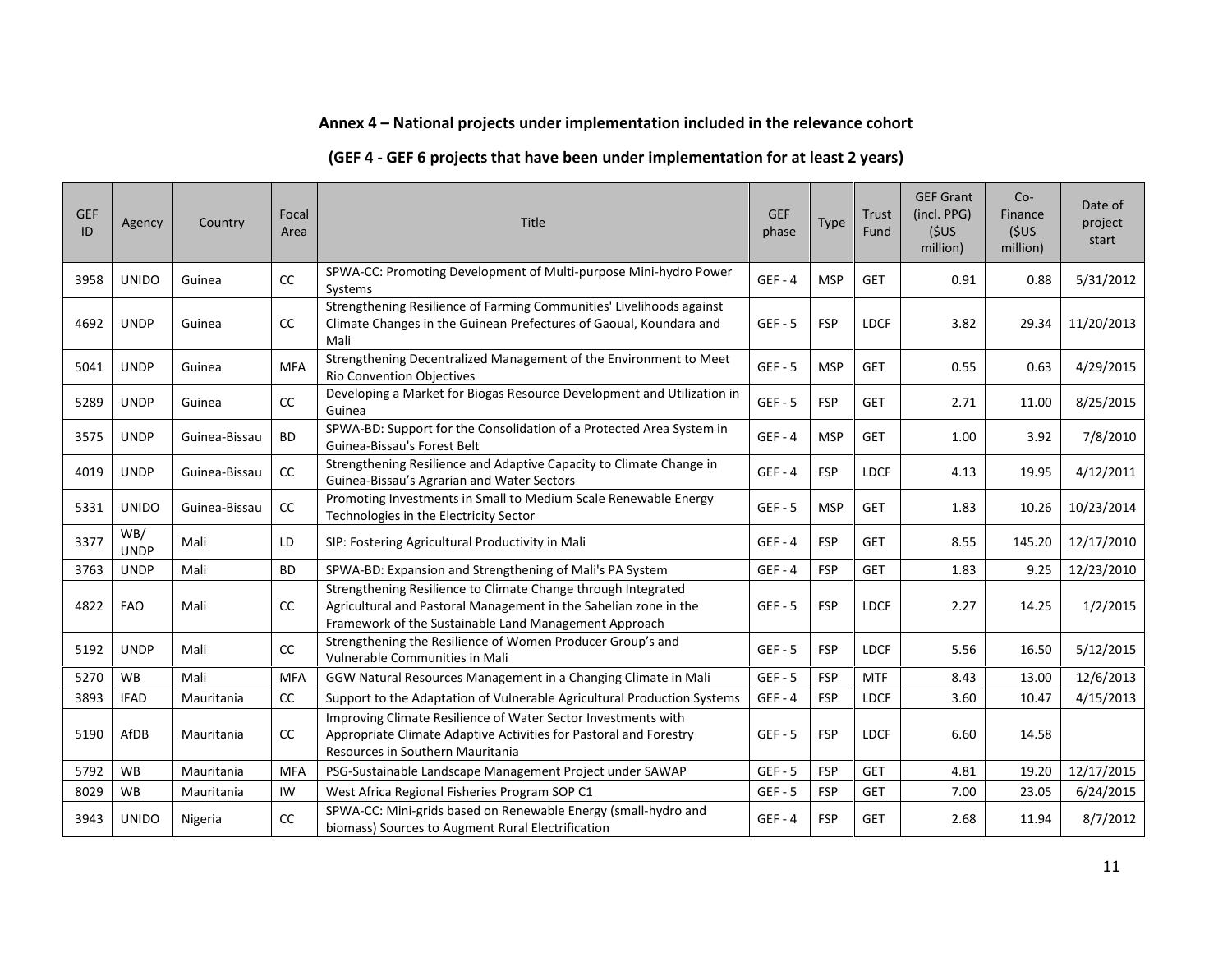| <b>GEF</b><br>ID | Agency       | Country | Focal<br>Area | <b>Title</b>                                                                                                                                                             | <b>GEF</b><br>phase | <b>Type</b> | <b>Trust</b><br>Fund | <b>GEF Grant</b><br>(incl. PPG)<br>(5US<br>million) | $Co-$<br>Finance<br>(5US)<br>million) | Date of<br>project<br>start |
|------------------|--------------|---------|---------------|--------------------------------------------------------------------------------------------------------------------------------------------------------------------------|---------------------|-------------|----------------------|-----------------------------------------------------|---------------------------------------|-----------------------------|
| 4090             | <b>UNDP</b>  | Nigeria | <b>BD</b>     | SPWA-BD: Niger Delta Biodiversity Project                                                                                                                                | $GEF - 4$           | <b>FSP</b>  | <b>GET</b>           | 3.76                                                | 10.65                                 | 9/26/2012                   |
| 4907             | <b>WB</b>    | Nigeria | <b>MFA</b>    | GGW: Nigeria Erosion and Watershed Management Project (NEWMAP)                                                                                                           | $GEF - 5$           | <b>FSP</b>  | <b>MTF</b>           | 8.59                                                | 500.00                                | 9/16/2013                   |
| 5375             | <b>UNIDO</b> | Nigeria | CC            | Scaling up Small Hydro Power (SHP) in Nigeria                                                                                                                            | $GEF - 5$           | <b>FSP</b>  | <b>GET</b>           | 2.74                                                | 17.20                                 | 3/24/2015                   |
| 3392             | <b>WB</b>    | Uganda  | LD            | SIP: Sustainable Land Management Country Program                                                                                                                         | $GEF - 4$           | <b>FSP</b>  | <b>GET</b>           | 7.20                                                | 117.90                                | 12/20/2011                  |
| 4456             | <b>UNDP</b>  | Uganda  | <b>BD</b>     | Conservation and Sustainable Use of the Threatened Savanna Woodland<br>in the Kidepo Critical Landscape in North Eastern Uganda                                          | $GEF - 5$           | <b>FSP</b>  | <b>GET</b>           | 3.18                                                | 10.68                                 | 7/24/2013                   |
| 4644             | <b>UNDP</b>  | Uganda  | <b>MFA</b>    | Addressing Barriers to the Adoption of Improved Charcoal Production<br>Technologies and Sustainable Land Management Practices through an<br>Integrated Approach          | $GEF - 5$           | <b>FSP</b>  | <b>GET</b>           | 3.58                                                | 14.66                                 | 5/20/2014                   |
| 4993             | <b>UNDP</b>  | Uganda  | <b>CC</b>     | Strengthening Climate Information and Early Warning Systems in Africa<br>to Support Climate Resilient Development and Adaptation to Climate<br>Change                    | $GEF - 5$           | <b>FSP</b>  | <b>LDCF</b>          | 4.10                                                | 26.27                                 | 1/23/2014                   |
| 5204             | AfDB         | Uganda  | CC            | Building Resilience to Climate Change in the Water and Sanitation Sector                                                                                                 | $GEF - 5$           | <b>FSP</b>  | <b>LDCF</b>          | 8.62                                                | 38.00                                 | 4/30/2015                   |
| 5603             | <b>UNIDO</b> | Uganda  | <b>CC</b>     | Reducing Vulnerability of Banana Producing Communities to Climate<br>Change Through Banana Value Added Activities - Enhancing Food<br>Security and Employment Generation | $GEF - 5$           | <b>FSP</b>  | <b>LDCF</b>          | 2.92                                                | 7.07                                  | 12/4/2015                   |